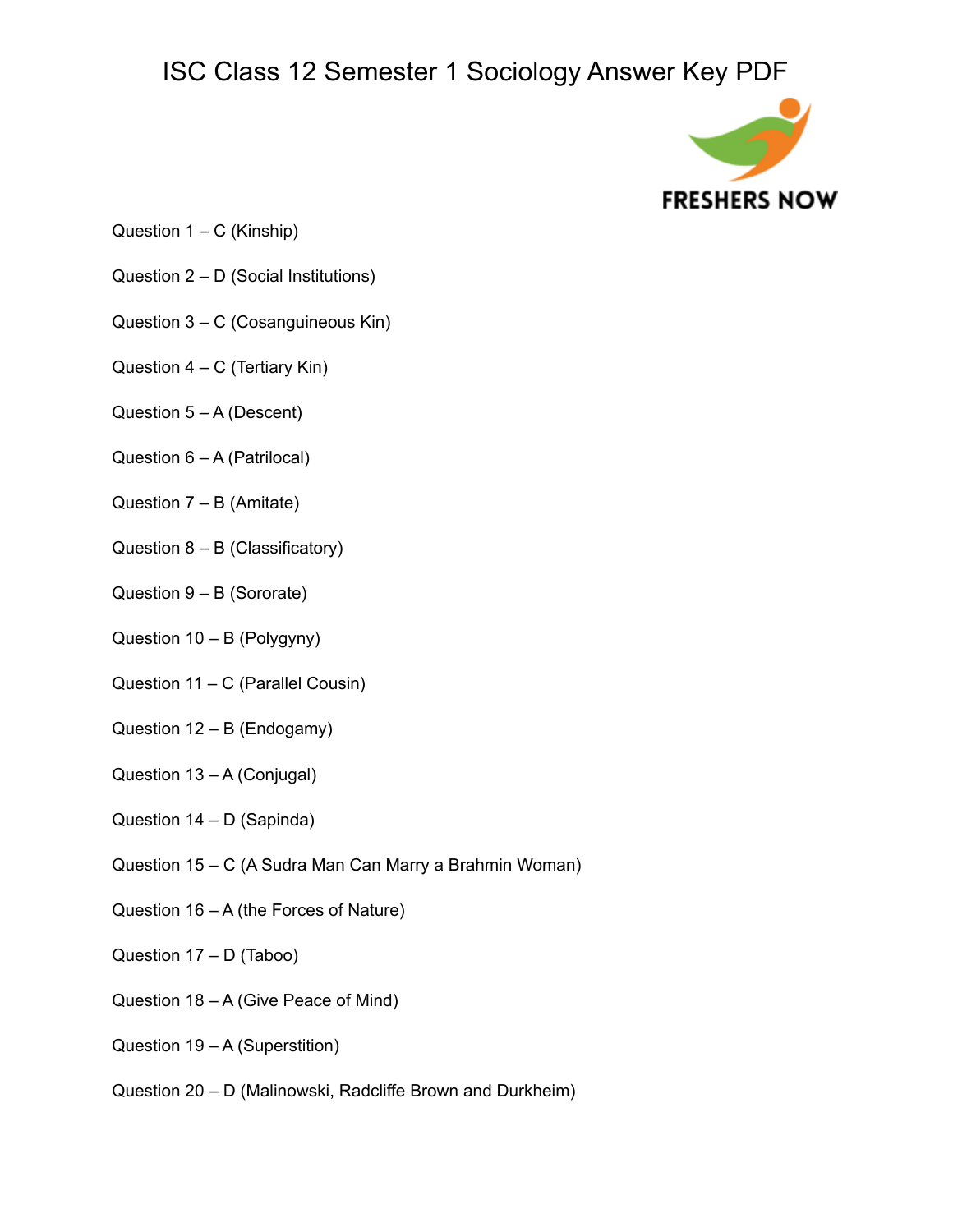

- Question 21 C (Rules Prescribed by a Particular Religion)
- Question 22 D (Rituals)
- Question 23- B (Radcliffe Brown)
- Question 24 B (Moral Code)
- Question 25 A (Panchayat Raj)
- Question 26 C (Sensitising Children Politically)
- Question 27 B (an Economic Activity based on Animal Rearing)
- Question 28 B (Economic Organisation)
- Question 29 A (Economic Goods)
- Question 30 B (Intercaste Relation & Exchange Service)
- Question 31 D (100)
- Question 32 C (Jajman & Kamin)
- Question 33 D (Secondary Position in Society)
- Question 34 B (Avunculate)
- Question 35 A (Pattrilineal Desent)
- Question 36 A (Joint)
- Question 37 A (An organisation involved in political processes and includes political parties)

Question 38 – A (Landless labourers working on land owned by others and share part of their produce with the landowner)

Question 39 – A (Monogamy)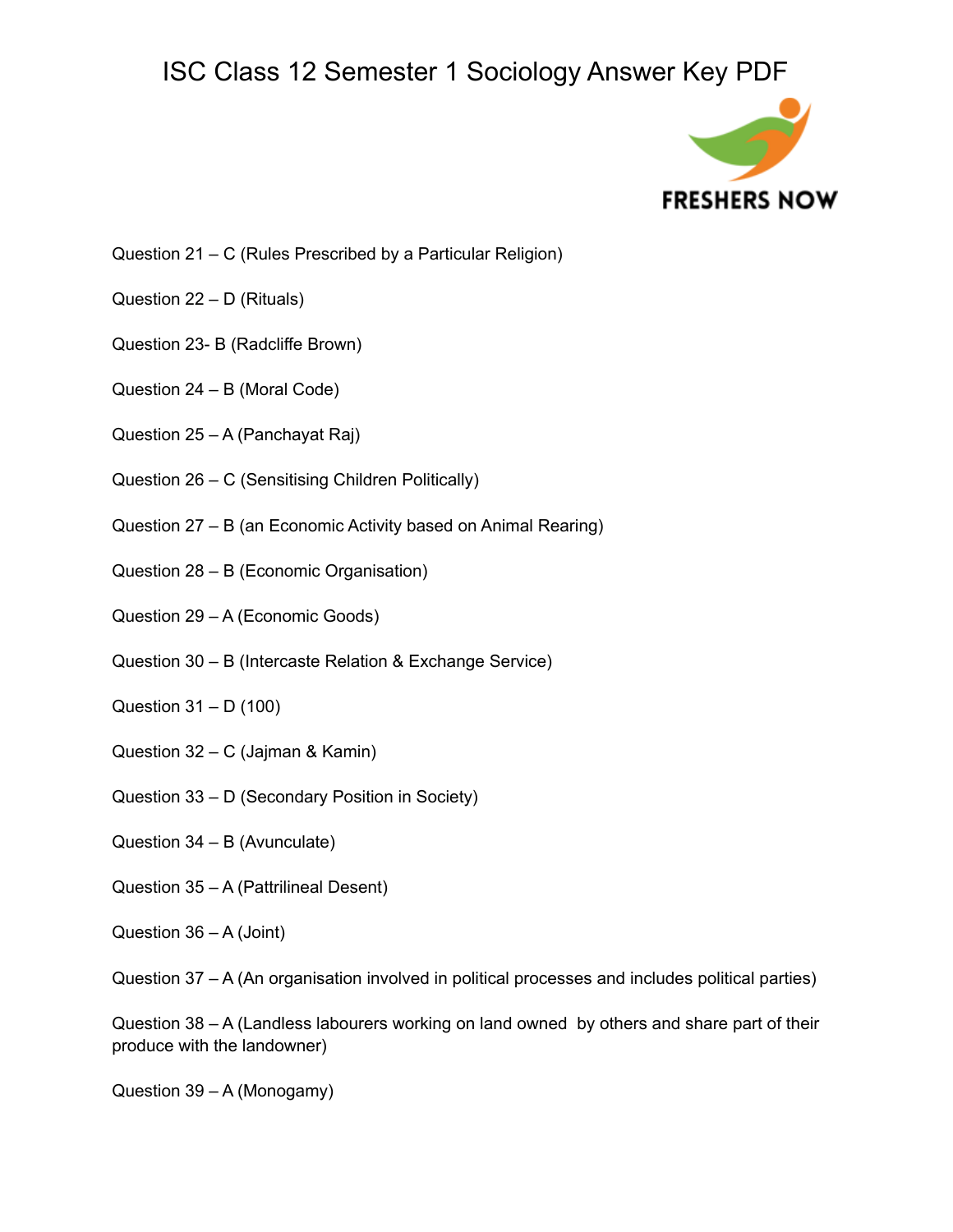

- Question 40 C (Koman)
- Question 41 B (Shops are permanent)
- Question 42 C (Matrilineal)
- Question  $43 A (Ho)$
- Question 44 C (A group claiming descent from a common mythical ancestor)
- Question 45 A (Political)
- Question  $46 B$  (Air)
- Question 47 A (Son's father-in-law)
- Question 48 B (Totemism)
- Question 49 B (It is Universal in Nature)
- Question 50 D (Panchayat Raj System)
- Question 51 D (Education & Impact of various Legislations)
- Question 52 B (Family of Procreation)
- Question 53 B (A group that traces descendants from a common mythological ancestor, a rishi
- Question 54 A (Polygamy)
- Question 55 B (Social Contact)
- Question 56 B (Malinowski)
- Question 57 A (Religion)
- Question 58 B (Kinship Usages)